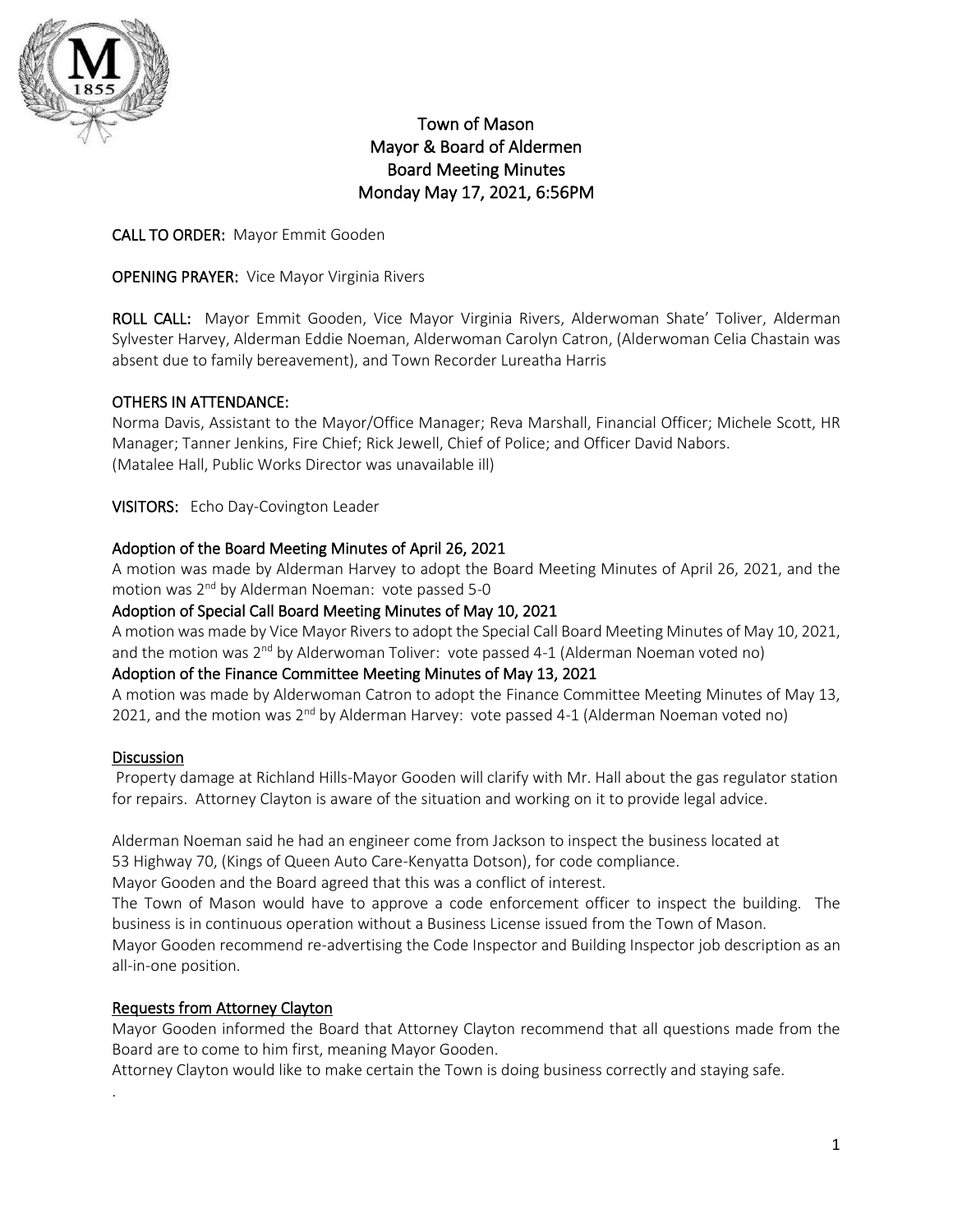

### NEW BUSINESS:

### 1. REQUEST THAT ALL BUSINESSES PAY THEIR BILLS ON TIME

Mayor Gooden said this has already been fixed

City Attorney: Terry Clayton, Esq. City Attorney (No report)

#### Economic & Community Development and Office Manager

Norma Davis, Assistant to the Mayor

Kevin Tilbury with Kimley-Horn will be at the next Board Meeting June 21, 2021), to orchestrate a study of the street plans.

A motion was made by Alderwoman Catron to accept the Economic & Community Development and Office Manager Report, and the motion was 2<sup>nd</sup> by Alderman Noeman: vote passed 5-0

#### HR Department

Michele Scott, HR Manager

A motion was made by Alderman Noeman to accept the HR Department Report, and the motion was 2<sup>nd</sup> by Vice Mayor Rivers: vote passed 5-0

#### Finance and Administration Department

Reva Marshall, Financial Officer

Ms. Marshall reminded the Board Members about the Utility Training required by the Comptrollers' Office. The Training was due by April 15, 2021. Mayor Gooden asked the Board Members to get those certificates done. The Finance Committee Meeting was accepted on May 13, 2021.

## Fire Department

Tanner Jenkins, Fire Chief

Chief Jenkins said they are waiting to hear from FEMA, Federal Emergency Management Agency regarding the Mitigation Plan.

A motion was made by Alderwoman Toliver to accept the Fire Department Report, and the motion was 2<sup>nd</sup> by Vice Mayor Rivers: vote passed 5-0

## Parks & Public Works Department

Matalee Hall, Public Works Director

Speed brakers are being removed in the Subdivision, and speed brakers are needed in East Harmony. Mayor Gooden recommend placing longer spikes, and sealants to keep the speed brakers in place. A motion was made by Alderman Noeman to accept the Parks & Public Works Department Report, and the motion was 2nd by Alderman Harvey: vote passed 5-0